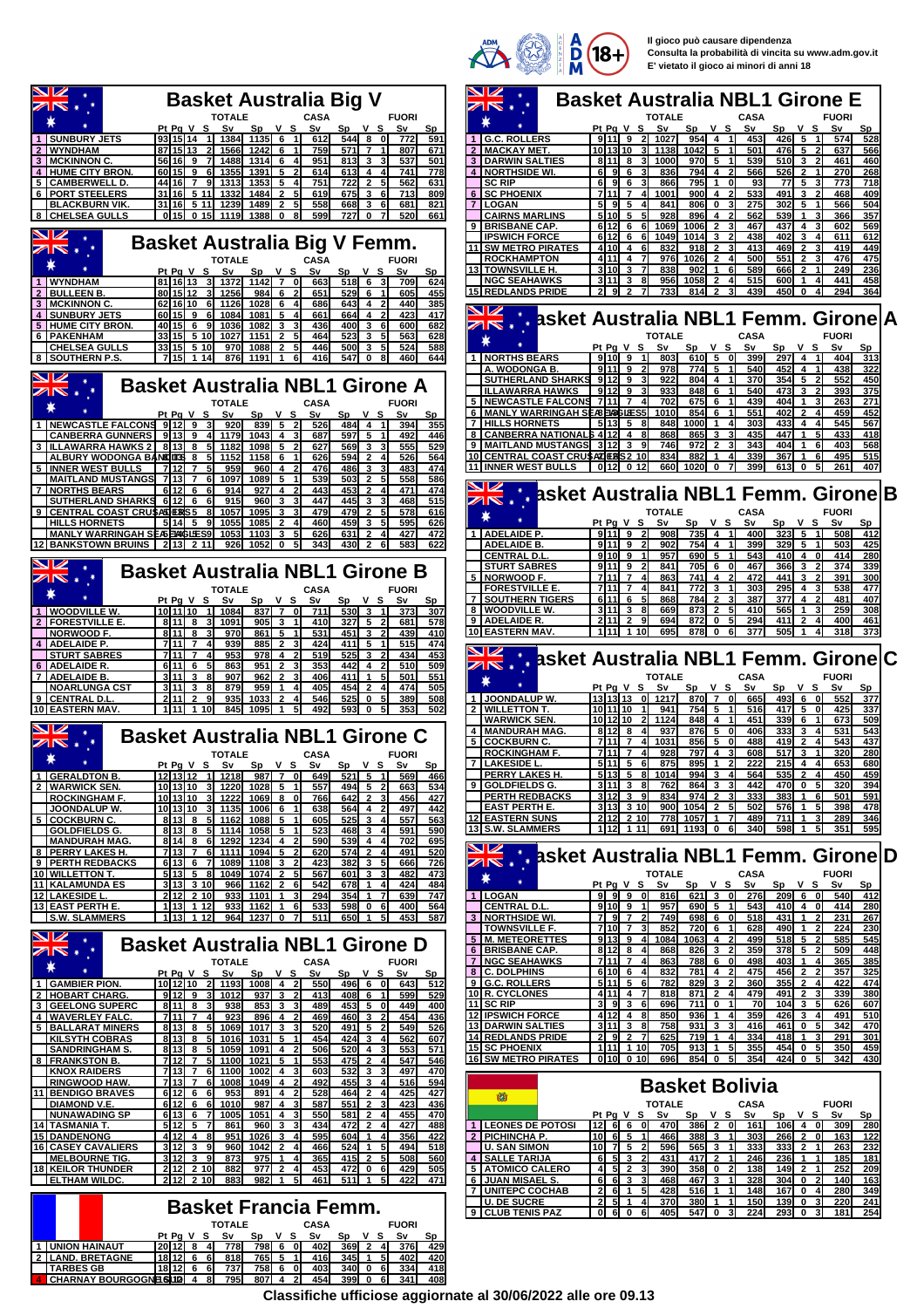| <b>Dasket Australia NBL1 Femm. Girone E</b>                                                                                                                                                                                                             |                                                                                                                                                                                                                                                                                      |
|---------------------------------------------------------------------------------------------------------------------------------------------------------------------------------------------------------------------------------------------------------|--------------------------------------------------------------------------------------------------------------------------------------------------------------------------------------------------------------------------------------------------------------------------------------|
|                                                                                                                                                                                                                                                         | <b>Basket Libano A</b>                                                                                                                                                                                                                                                               |
|                                                                                                                                                                                                                                                         |                                                                                                                                                                                                                                                                                      |
| <b>TOTALE</b><br><b>CASA</b><br><b>FUORI</b>                                                                                                                                                                                                            | <b>TOTALE</b><br><b>FUORI</b><br><b>CASA</b>                                                                                                                                                                                                                                         |
| Pt Pg V S Sv<br>Sp<br>v s<br>S٧<br>Sp<br>v s<br>Sν<br>Sp                                                                                                                                                                                                | Pt Pa V S<br>v s<br>S٧<br>v s<br>S٧<br>S٧<br>Sp<br>Sp<br>Sp                                                                                                                                                                                                                          |
| 10 12 10<br>1 BENDIGO BRAVES<br>-21<br>1043<br>840 5<br>542<br>414<br>5<br>501<br>426<br>$\vert$ 1                                                                                                                                                      | <b>1 BEIRUT</b><br>34 19 17<br>-2 I<br>1861<br>1293 10<br>1028<br>660 7<br>$\overline{2}$<br>833<br>633<br>- ol                                                                                                                                                                      |
| <b>RINGWOOD HAW</b><br>10 13 10<br>931<br>779 6 0<br>434<br>339<br>$\overline{a}$<br>497<br>440<br>778<br><b>M. GAMBIER P.</b><br>10 12 10<br>916<br>$5 \quad 1$<br>440<br>367<br>5<br>476<br>411<br>-1                                                 | 2 RIYADI<br>32 19 16<br>3 1652<br>$1240$ 9<br>792<br>539<br>860<br>701<br>0l<br>$\overline{7}$<br>3<br><b>3 IDYNAMO LEBANON</b><br>28 18 14<br>4 1533<br>1317 <b>1</b><br>$\overline{7}$<br>814<br>697<br>$\overline{7}$<br>$\overline{2}$<br>719<br>620<br>$\overline{\phantom{a}}$ |
| <b>NUNAWADING SP</b><br>9 13 9<br>1030<br>888<br>$\overline{4}$<br>540<br>493<br>490<br>395<br>3<br>5<br>$\mathbf{1}$                                                                                                                                   | 4 SAGESSE<br>26 18 13<br>1396<br>1196<br>6<br>653<br>554<br>743<br>642<br>51<br>$\overline{7}$<br>3                                                                                                                                                                                  |
| 8138<br>767 5<br>515<br>382<br>447<br>385<br><b>5 KNOX RAIDERS</b><br>962<br>3<br>٩<br>2                                                                                                                                                                | 5 CHAMPVILLE<br>221911<br>1389<br>719I<br>668<br>670<br>1482<br>6<br>814<br>5<br>$\overline{4}$<br>8I<br>ΔI                                                                                                                                                                          |
| <b>GEELONG SUPERC</b><br>8 11<br>893<br>789<br>5<br>477<br>417<br>3<br>416<br>372<br>8                                                                                                                                                                  | <b>ANTRANIK</b><br>221911<br>1572<br>747<br>743<br>5<br>805<br>829<br>1552<br>6<br>5<br>8I                                                                                                                                                                                           |
| 812<br>889<br>$\overline{4}$<br>486<br>419<br>505<br>470<br><b>LAUNCESTON T.</b><br>8<br>991<br>4<br>2                                                                                                                                                  | 7 HOOPS<br>1277<br>5<br>647<br>5<br>640<br>18 18 9<br>1287<br>613<br>4<br>664<br>91                                                                                                                                                                                                  |
| <b>BALLARAT RUSH</b><br>813<br>982<br>$907$ 4 2<br>446<br>420<br>$\overline{\mathbf{4}}$<br>536<br>487<br>8<br>٩                                                                                                                                        | 8   HOMENETMEN<br>8 19 4 15 1339<br>1676<br>3 <sub>7</sub><br>708<br>805<br>$\mathbf{1}$<br>631<br>8<br>871                                                                                                                                                                          |
| <b>WAVERLEY FALC</b><br><b>7111</b><br>819<br>842<br>4 <sub>2</sub><br>442<br>444<br>3<br>377<br>398<br>$\overline{7}$<br>$\overline{\mathbf{2}}$<br>9                                                                                                  | <b>ATLAS</b><br>8 19 4 15<br>1308<br>1653<br>$\overline{2}$<br>703<br>843<br>$\overline{2}$<br>605<br>810<br>-81<br>$\overline{7}$                                                                                                                                                   |
| 6 12<br>486<br>10 CASEY CAVALIERS<br>6<br>962<br>900<br>$\mathbf{1}$<br>5 <sub>5</sub><br>481<br>481<br>414<br>5<br>$\mathbf{1}$                                                                                                                        | 10 BYBLOS<br>6 20 3 17<br>1410<br>$\overline{2}$<br>8<br>719<br>846<br>691<br>1789<br>1<br>9<br>943                                                                                                                                                                                  |
| 6 13<br>958<br>997<br>$\overline{2}$<br>436<br>468<br>522<br>529<br><b>SANDRINGHAM S.</b><br>6<br>4<br>4                                                                                                                                                | 11 ANIBAL<br>218 1 17 1151<br>1569<br>584<br>743 0<br>567<br>$\blacktriangleleft$<br>81<br>9<br>826                                                                                                                                                                                  |
| <b>KILSYTH COBRAS</b><br>613<br>869<br>912<br>3<br>411<br>434<br>3<br>458<br>478<br>6<br>3<br>512<br>494<br>901<br>945<br>$\mathbf{3}$<br>484<br>$\overline{2}$<br>417<br>451<br>ELTHAM WILDC.<br>5<br>13 <sup>1</sup>                                  | $\rightarrow$                                                                                                                                                                                                                                                                        |
| <b>KEILOR THUNDER</b><br>5 12<br>891<br>968<br>$\mathbf{3}$<br>457<br>485<br>$\overline{2}$<br>434<br>483<br>5<br>$\overline{7}$<br>$\overline{4}$                                                                                                      | <b>Basket Nuova Zelanda</b><br>↗ष<br>÷                                                                                                                                                                                                                                               |
| 15 FRANKSTON B.<br>412<br>831<br>901<br>4 <sub>2</sub><br>444<br>418<br>$\mathbf 0$<br>387<br>483<br>$\overline{4}$<br>-81<br>- 61                                                                                                                      | <b>FUORI</b><br>TOTALE<br><b>CASA</b>                                                                                                                                                                                                                                                |
| 3112<br>3<br>$\overline{2}$<br>5<br>471<br>833<br>1014<br>608<br>362<br>406<br>16 DANDENONG<br>91<br>1<br>$\overline{4}$                                                                                                                                | Pt Pg V S<br>Sv<br>v s<br>v s<br>Sν<br>Sp<br>S٧<br>Sp<br>Sp                                                                                                                                                                                                                          |
| 17 MELBOURNE TIG.<br>2 1 2<br>2 10<br>668<br>279<br>357<br>389<br>532<br>889<br>41<br>$\mathbf{1}$<br>6<br>1                                                                                                                                            | 1   NELSON GIANTS<br>16 11 8<br>927<br>$875$ 3<br>489<br>485 5<br>438<br>390<br>31<br>$\mathbf{0}$                                                                                                                                                                                   |
| 18 DIAMOND V.E<br>1 1 2<br>755<br>995<br>453<br>579<br>302<br>1 1 1<br>1<br>6<br>$\mathbf 0$<br>5<br>416                                                                                                                                                | A. TUATARA<br>$14$ 12 7<br>955<br>$\mathbf{3}$<br>463<br>$\overline{2}$<br>526<br>$\overline{4}$<br>$\overline{2}$<br>552<br>492<br>1078                                                                                                                                             |
| 0 <sub>12</sub><br>299<br>19 HOBART CHARG.<br>0 <sub>12</sub><br>716<br>951<br>$\mathbf 0$<br>5 <sub>5</sub><br>390 0<br>$\overline{7}$<br>417<br>561                                                                                                   | <b>BAY HAWKS</b><br>14 12 7<br>986<br>$\overline{2}$<br>439<br>5<br>$\overline{2}$<br>577<br>1018<br>441<br>547<br>51                                                                                                                                                                |
|                                                                                                                                                                                                                                                         | 4   OTAGO NUGGETS<br>$12$ 11 6<br>917<br>886<br>$\overline{2}$<br>332<br>318<br>585<br>4 3<br>568<br>51                                                                                                                                                                              |
| <b>Basket Cina Taipei</b>                                                                                                                                                                                                                               | 783<br>$\overline{2}$<br>5 FRANKLIN BULLS<br>10 10 5<br>755<br>367<br>388<br>3<br>$\mathbf{2}$<br>388<br>51<br>395<br>$\overline{2}$<br>$\overline{2}$<br>-61<br>$\Delta$                                                                                                            |
| <b>TOTALE</b><br><b>FUORI</b><br><b>CASA</b>                                                                                                                                                                                                            | 6 CANTERBURY<br>$12$ 12 6<br>990<br>1014<br>449<br>503<br>541<br>511<br>4<br>7 TARANAKI M.<br>$10$ 10 5<br>882<br>887<br>656<br>638<br>226<br>249<br>51<br>4<br>$\mathbf{1}$                                                                                                         |
| Pt Pg V S Sv<br>Sv<br>v s<br>Sp<br>v s<br>Sp<br>Sv<br>Sp                                                                                                                                                                                                | 1082<br>$\overline{2}$<br>532<br>3<br>513<br>550<br><b>MANAWATU JETS</b><br>$10112$ 5<br>984<br>471<br>3                                                                                                                                                                             |
| 2 31 23 8 2614 2295 10 5 1291 1144 13 3 1323<br><b>1 BANK OF TAIWAN</b><br>1151                                                                                                                                                                         | 9   WELLINGTON SAINTS<br>8 11 4<br>969<br>1017<br>3<br>474<br>448<br>495<br>569<br>1<br>5<br>-7                                                                                                                                                                                      |
| <b>TAIWAN BEER</b><br>43121 10 2387<br>$2260$ 9<br>983<br>937112<br>1323<br>41<br>- 6 I<br>1404                                                                                                                                                         | 10 S. SHARKS<br>61113<br>959<br>994I<br>523<br>537<br>436<br>457<br>81<br>$\mathbf{z}$<br>4                                                                                                                                                                                          |
| 130 17 13 2392<br><b>3 YULON DINOS</b><br>2318 12<br>4 <sup>1</sup><br><b>1310</b><br>$1211$ 5<br>9I<br>1082<br>1107                                                                                                                                    |                                                                                                                                                                                                                                                                                      |
| 4 JEOUTAL<br>4 30 12 18<br>2306<br>1234<br>2337<br>$\overline{7}$<br>91<br>1242<br>5<br>91<br>1064<br>1103                                                                                                                                              | <b>Basket PBA Coppa delle Filippine</b>                                                                                                                                                                                                                                              |
| 5 PAUIAN ARCHILAND<br>1 30  3 27  2045  2534  2 14 <br>1076I<br><b>1316</b><br>1218<br>1 13<br>969                                                                                                                                                      |                                                                                                                                                                                                                                                                                      |
|                                                                                                                                                                                                                                                         | <b>TOTALE</b><br><b>CASA</b><br><b>FUORI</b>                                                                                                                                                                                                                                         |
| <b>Basket Cina Taipei B</b>                                                                                                                                                                                                                             | Pt Pg V S<br>S٧<br>Sp<br>v s<br>S٧<br>Sp V S<br>Sv<br>Sp<br>1   TROPANG GIGA<br>75<br>$670$ 2<br>$240$ 4 1<br>8 6<br>-21<br>702<br>251<br>451<br>430<br>$\mathbf{1}$                                                                                                                 |
| <b>TOTALE</b><br><b>FUORI</b><br><b>CASA</b>                                                                                                                                                                                                            | <b>S.M. BEERMEN</b><br>83<br>615<br>533<br>3<br>358<br>$341$ 2<br>οl<br>219<br>$\overline{2}$<br>577<br>192                                                                                                                                                                          |
| Pt Pa V S<br>S٧<br>Sp<br>v s<br>S٧<br>v s<br>Sv<br>Sp<br>Sp                                                                                                                                                                                             | 3 BARANGAY<br>417<br>403I<br>173<br>160<br>$\overline{2}$<br>244<br>243<br>80 l<br>51 4<br>$\overline{2}$<br>0<br>$\mathbf{1}$                                                                                                                                                       |
| $1341$ 12<br><b>HSINCHU JL</b><br>67 30 20 10<br>2942<br>2797 8<br>- 7<br>1403I<br>31<br>1539<br>1456                                                                                                                                                   | $\overline{2}$<br><b>4 HOTSHOTS</b><br>492<br>241<br>239<br>258<br>253<br>50<br>61<br>3<br>499<br>$\mathbf{1}$<br>$\mathbf{2}$                                                                                                                                                       |
| 2 FORMOSA DREAM<br>62 29 18 11 2734 2620 11<br>4 1395<br>$1271$ 7 7<br>1339<br>1349                                                                                                                                                                     | 5 BOLTS<br>60<br>51<br>442<br>427<br>$\overline{2}$<br>270<br>250<br>$\vert$<br>172<br>3<br>$\mathbf{1}$<br>177                                                                                                                                                                      |
| <b>3 FUBON BRAVES</b><br>60 30 18 12<br>2962<br>$2864$ 9<br>-61<br>1558<br>1500<br>9<br>1404<br>1364<br>- 61                                                                                                                                            | 6 BLACKWATER<br>75<br>371<br><b>3231</b><br>0 <sub>1</sub><br>82<br>85<br>3<br>$\mathbf{0}$<br>289<br>238<br>41<br>3                                                                                                                                                                 |
| <b>4   NEW TAIPEI KINGS</b><br>53 30 16 14<br>2952<br>2934<br>$\overline{7}$<br>8<br>6<br>1449<br>1503<br>1540<br>9<br>1394                                                                                                                             | 7   ROAD WARRIORS<br>60<br>51<br>3<br>452<br>449<br>$\overline{2}$<br>180<br>164<br>$\mathbf{2}$<br>272<br>$\mathbf{0}$<br>$\mathbf{1}$<br>285                                                                                                                                       |
| 5 KAOHSIUNG<br>31 29 9 20<br>2832<br>5 10<br>1461<br>4 10<br>1250<br>2664<br><b>1414</b><br>1371                                                                                                                                                        | 8 CONVERGE F.<br>33<br>$\overline{2}$<br>512<br>532<br>$\overline{2}$<br>355<br>356<br>157<br>6<br>$\mathbf 0$<br>$\mathbf{2}$<br>176                                                                                                                                                |
| 6 TAOYUAN PILOTS<br>25 28 7 21 2487 2694 2 11<br>1118I<br>1237<br><b>5 10</b><br>1369<br>1457                                                                                                                                                           | <b>PHOENIX PULSE</b><br>550<br><b>575</b><br>283<br>305<br>267<br>270<br>33 <sub>l</sub><br>6 2<br>$\mathbf{1}$<br>$\mathbf{1}$<br>2<br>33<br>558<br>$\mathbf{1}$<br>389<br>397<br>171<br><b>BATANG PIER</b><br>$\overline{2}$<br>560<br>1<br>161<br>-61                             |
|                                                                                                                                                                                                                                                         | 11 RAIN OR SHINE<br>17<br>525<br><b>555</b><br>$\mathbf 0$<br>166<br>183<br>359<br>372<br>-61<br>$\overline{1}$<br>1<br>3                                                                                                                                                            |
| <b>Basket El Salvador</b>                                                                                                                                                                                                                               | 12 DYIP<br>- ol<br>-51<br>$\mathbf{0}$<br>416<br><b>506</b><br>$\mathbf 0$<br>246<br>309<br>$\mathbf{0}$<br>170<br>197<br>51<br>3I                                                                                                                                                   |
| 鶷<br><b>TOTALE</b><br><b>CASA</b><br><b>FUORI</b>                                                                                                                                                                                                       |                                                                                                                                                                                                                                                                                      |
| v s<br>v s<br>Pt Pa V S<br>S٧<br><b>Sp</b><br>S٧<br>Sp<br>Sν<br>Sp                                                                                                                                                                                      | <b>Basket Porto Rico Girone A</b>                                                                                                                                                                                                                                                    |
| <b>SAN SALVADOR</b><br>39 20 19<br>2007<br>1577 10<br>795<br>9<br>980<br>- Ol<br>1027<br>$\vert$ 1<br>782<br>-1                                                                                                                                         | Pianeta<br>Scommesse                                                                                                                                                                                                                                                                 |
| <b>SANTA TECLA</b><br>36 20 16<br>1932<br>$1664$ 8<br>813<br>948<br>851<br>984<br>8<br>41                                                                                                                                                               | <b>TOTALE</b><br><b>CASA</b><br><b>FUORI</b>                                                                                                                                                                                                                                         |
| <b>METAPAN</b><br>36 20 16<br>922<br>726<br>900<br>1822<br>1485<br>8<br>8<br>$\overline{2}$<br>759                                                                                                                                                      | Pt Pg V S<br>S٧<br>v s<br>S٧<br>Sp<br>v s<br>Sv<br>Sp<br>Sp                                                                                                                                                                                                                          |
| 33 19 14<br>1707<br>925<br>710<br>$\overline{2}$<br>782<br>732<br><b>AGUILA</b><br>1442<br>$\overline{7}$<br>$\overline{7}$<br>3<br>5 BRUJOS IZALCO<br>30 20 10 10<br>1740<br>957<br>884<br>821<br>1778<br>$\overline{7}$<br>3<br>$\overline{7}$<br>856 | 1 CAPITANES AR.<br>42 31 21 10 2778<br>2588 15<br>1 1498<br>1310 6 9<br>1280<br>1278<br>2 PIRATAS QUEBRA<br>34 29 17 12 2360<br>2363110<br>4 1203<br>1140<br>1157<br>$\overline{7}$<br>8<br>1223                                                                                     |
| <b>SAN VICENTE</b><br>29 20 9 11 1675<br>$\overline{1743}$ 5 5<br>831<br>789<br>844<br>954<br>4 6                                                                                                                                                       | 3 LEONES PONCE<br>36 31 18 13 2791<br>272212<br>3 1368<br>1236<br>1423<br>6 10<br>1486                                                                                                                                                                                               |
| 5 <sub>5</sub><br>5 <sub>5</sub><br>858<br>829<br>$\overline{\mathbf{3}}$<br>762<br>960<br><b>SANTIAGUENO</b><br>28 20<br>8 1 2<br>1789<br>$\overline{7}$<br>$\mathbf{7}$<br>1620                                                                       | 4 SAN GERMAN<br>32 29 16 13<br>2409<br>2416 12<br>3<br>1275<br>4 10<br>1134<br>1211<br>1205                                                                                                                                                                                          |
| 25 20<br>5 15<br>1540<br>$\overline{2}$<br>808<br>1032<br>3<br>$\overline{7}$<br>732<br>921<br>8 <sup>1</sup><br><b>SANTA ANA</b><br>1953<br>8                                                                                                          | 5 IINDIOS MAYAGUEZ<br>34 32 17 15<br>2717<br>2707 10<br>1381<br>1300<br>$\overline{7}$<br>91<br>1336<br>- 6 I<br>1407                                                                                                                                                                |
| 9 CHALCHUAPA<br>24 20 4 16<br>1718<br>818<br>967<br>$\overline{2}$<br>900<br>1078<br>2045<br>$\overline{2}$<br>81<br>-81                                                                                                                                | <b>6 BRUJOS</b><br>16 30 8 22 2354<br>2529 5 10 1207<br>1249<br>3 12 1147<br>1280                                                                                                                                                                                                    |
| 24 20<br>4 16<br>780<br>887<br>805<br><b>COJUTEPEQUE</b><br>1585<br>1783<br>3<br>9<br>896<br>1                                                                                                                                                          |                                                                                                                                                                                                                                                                                      |
| 11 NEJAPA BC<br>23 19 4 15<br>1726<br>1889<br>827<br>941<br>899<br>3<br>948                                                                                                                                                                             |                                                                                                                                                                                                                                                                                      |
|                                                                                                                                                                                                                                                         |                                                                                                                                                                                                                                                                                      |
|                                                                                                                                                                                                                                                         | <b>Basket Porto Rico Girone B</b>                                                                                                                                                                                                                                                    |
| <b>Basket Francia A</b>                                                                                                                                                                                                                                 | Pianeta<br>Scommesse<br><b>FUORI</b><br><b>TOTALE</b><br><b>CASA</b>                                                                                                                                                                                                                 |
|                                                                                                                                                                                                                                                         | Pt Pg V S Sv<br>v s<br>Sv<br>v s<br>Sv<br><b>Sp</b><br>Sp<br>Sp.                                                                                                                                                                                                                     |
| <b>TOTALE</b><br><b>CASA</b><br><b>FUORI</b><br>Pt Pg V S Sv<br>Sp V S Sv<br>Sp V S Sv<br>Sp                                                                                                                                                            | 1 VAQUEROS<br>44 31 22 9 2714<br>2579 15 1 1497 1285 7 8 1217 1294<br>2 CANGREJEROS<br>34 31 17 14 2741 2724 11 5 1416<br>6 9 1325 1359<br>1365                                                                                                                                      |
| 1 ASVEL<br>76 34 26<br>8 2919 2642 15 2 1497 1329 11 6 1422 1313                                                                                                                                                                                        | <b>3 CARIDUROS FAJ</b><br>30 32 15 17 2675<br>2727 10 6 1326<br>1300<br>5 11 1349 1427                                                                                                                                                                                               |
| <b>MONACO</b><br>74 34 25 9<br>1351 10 7<br>2951 2732 15<br>-21<br>1541<br>1410 1381<br>2 <sup>2</sup>                                                                                                                                                  | 4 GIGANTES<br>2858 10 6 1422<br>28 32 14 18 2898<br>1349<br>4 12 1476 1509                                                                                                                                                                                                           |
| 71 34 24 10 2956 2730 15<br><b>3 IMETROPOLITANS 92</b><br>$1309$ $98$<br>-21<br>1458<br>1498 1421                                                                                                                                                       | 5 METS GUAYNABO<br>26 31 13 18 2815 2778 8 7 1445<br>1386 5 11 1370 1392                                                                                                                                                                                                             |
| 4 DIJON<br>59 34 20 14 2769 2773 13 4 1500 1373 7 10 1269 1400                                                                                                                                                                                          | 6 GRISES<br>14 31 7 24 2583 2844 5 10 1296 1376 2 14 1287 1468                                                                                                                                                                                                                       |
| $5$   1393<br>59 34 20 14 2700<br>2554 12<br>1222<br>8<br>9<br>1307<br><b>LIMOGES</b><br>1332                                                                                                                                                           |                                                                                                                                                                                                                                                                                      |
| 6 ELAN BEARNAIS<br>56 34 19 15 2794 2791 10 7 1389<br>$1337$ 9 8<br>1405<br>1454<br><b>STRASBOURG</b><br>56 34 19 15 2889<br>2755 13<br>4 1460 1315 6 11<br>1429<br>1440                                                                                | 21<br><b>Basket Q. Europei Femm. Girone A</b>                                                                                                                                                                                                                                        |
| 8 CHOLET<br>53 34 18 16<br>2790 8 9<br>1397<br>1368 10 7<br>2778<br>1381<br>1422                                                                                                                                                                        | Œ<br><b>TOTALE</b><br><b>CASA</b><br><b>FUORI</b>                                                                                                                                                                                                                                    |
| 9 NANTERRE<br>50 34 17 17 2877<br>2835 9 8 1461<br>1425 8 9 1416 1410                                                                                                                                                                                   | <b>UNDER21</b><br>Pt Pg V S Sv<br>Sp V S Sv<br>Sp V S<br>Sv<br><u>Sp</u>                                                                                                                                                                                                             |
| <b>LE MANS</b><br>50 34 17 17 2810<br>2741 10 7 1442 1334 7 10 1368 1407                                                                                                                                                                                | $4$ 2 2<br>ol<br>167<br>$145$ 1 0<br>87<br>$81$ 1<br>64<br>1 BOSNIA<br>0<br>80                                                                                                                                                                                                       |
| 2606 7 10 1369<br>11 JL BOURG<br>44 34 15 19<br>1345<br>8 9<br>1292<br>2661<br>1261                                                                                                                                                                     | $3$ 2 1 1<br>2 BELGIO<br>165<br>142   1 0<br>84<br>55 0 1<br>81<br>87                                                                                                                                                                                                                |
| <b>12 GRAVELINES DUNK.</b><br>38 34 13 21 2792<br>2845 7 10 1388<br>1394 6 11 1404 1451                                                                                                                                                                 | <b>GERMANY</b><br>$3$ 2 1 1<br>128<br>$125$ 1 0<br>73<br>41 0 1<br>55<br>84                                                                                                                                                                                                          |
| 38 34 13 21 2772<br>2963 7 10 1400 1458 6 11 1372 1505<br><b>PARIS</b><br>2797 7 10<br><b>LE PORTEL</b><br>38 34 13 21 2634<br>1324<br>1363<br>6 11<br>1310<br>1434                                                                                     | 4 MACEDONIA DEL NORD 2 2 0<br>$153$ 0<br>800<br>105<br>11<br>64<br>$\overline{1}$<br>41<br>73<br>-21                                                                                                                                                                                 |
| <b>ROANNE</b><br>38 34 13 21 2905<br>3021 10 7<br>1514 1469 3 14 1391 1552                                                                                                                                                                              |                                                                                                                                                                                                                                                                                      |
| 16 PROVENCE<br>35 34 12 22 2576 2744 6 11 1242 1352<br>6 11 1334 1392                                                                                                                                                                                   | $\mathcal{P}$<br><b>Basket Q. Europei Femm. Girone B</b>                                                                                                                                                                                                                             |
| 35 34 12 22 2680 2915 8 9<br><b>ORLEANS</b><br>1396<br>1421<br>4 13<br>1284<br>1494                                                                                                                                                                     | 颂合<br><b>TOTALE</b><br>CASA<br><b>FUORI</b>                                                                                                                                                                                                                                          |
| <b>CHALONS REIMS</b><br> 29 34 10 24  2793  3022  7 10  1424  1496  3 14  1369  1526                                                                                                                                                                    | UNDER21<br>Pt Pg V S Sv<br>Sv<br>$Sp$ V S<br>Sp V S<br>Sv<br>Sp                                                                                                                                                                                                                      |
|                                                                                                                                                                                                                                                         | <b>UCRAINA</b><br>4 2 2 0 167<br>142   1 0<br>90<br>71 1 0<br>-77<br>71                                                                                                                                                                                                              |
| <b>Basket Grecia</b>                                                                                                                                                                                                                                    | 2 FRANCE<br>3 2 1 1<br>154<br>146 1 0<br>83<br>56 0 1<br>71<br>90                                                                                                                                                                                                                    |
| <b>TOTALE</b><br><b>CASA</b><br><b>FUORI</b>                                                                                                                                                                                                            | $3$ 2 1 1<br>$142$ 1 0<br>59 0 1<br><b>LITUANIA</b><br>125<br>69<br>56<br>83<br>-11                                                                                                                                                                                                  |
| Pt Pg V S Sv<br>Sp V S Sv<br>$Sp$ $V$ $S$<br>Sv<br><b>Sp</b>                                                                                                                                                                                            | $2$ 2 0<br>4 FINLANDIA<br>130 <sup>1</sup><br>146 0<br>71<br>$77$ 0<br>-21<br>-1 I<br>59<br>69                                                                                                                                                                                       |
| 1 OLYMPIAKOS<br>47 24 23<br>1 2223 1743 11<br>1 1154<br>878 12 0 1069<br>865                                                                                                                                                                            |                                                                                                                                                                                                                                                                                      |
| 46 24 22 2 2003<br>1644 11 1<br>2 PANATHINAIKOS<br>825 11 1<br>819<br>1026<br>977                                                                                                                                                                       | Э<br><b>Basket Q. Europei Femm. Girone C</b>                                                                                                                                                                                                                                         |
| 3 KOLOSSOS<br>39 24 15 9 1801 1771 9<br>31<br>895<br>$820$ 6 6<br>906<br>951                                                                                                                                                                            | DG<br><b>TOTALE</b><br><b>CASA</b><br><b>FUORI</b>                                                                                                                                                                                                                                   |
| 4 AEK ATENE<br>37 24 13 11 1827<br>$1925$ 9 3<br>$895$ 4 8<br>887 1030<br>940                                                                                                                                                                           | <b>UNDER21</b><br>Pt Pg V S Sv<br>Sp V S Sv<br>Sp V S Sv<br>Sp.                                                                                                                                                                                                                      |
| 5 PROMITHEAS<br>$1878$ 8 4<br>36 24 12 12<br>1857<br>938<br>908<br>48<br>919<br>970<br>942<br>1011<br>914<br>5 7                                                                                                                                        | <b>SPAGNA</b><br>4220<br>114 1 0 107<br>$52$ 1 0<br>173<br>66<br>62                                                                                                                                                                                                                  |
| 36 24 12 12 1856<br>LARISA<br>1953 7 5<br>942<br>7 ARIS TH.<br>35 24 11 13 1832<br>$1853$ 9 3<br>952<br>885 2 10<br>880<br>968                                                                                                                          | 2 UNGHERIA<br>3 <sub>l</sub><br>$124$ 0 1<br>66<br>58<br><b>21</b> 1<br>-1 I<br>177<br>62<br>$\mathbf{1}$<br>$\mathbf{0}$<br>115                                                                                                                                                     |
| <b>8 PERISTERI ATHENS</b><br>1862 5 7<br>929<br>5 7<br>902<br>933<br>34 24 10 14<br>1808<br>906                                                                                                                                                         | $3 \ 2 \ 1 \ 1$<br><b>ROMANIA</b><br>166 1 0<br>59 0 1<br>107<br>117<br>65<br>52<br>4 ISLANDA<br>2 2 0 2<br>117<br>$180$ 0 $1$<br>58<br>$115$ 0 1<br>59                                                                                                                              |
| 34 24 10 14 1829<br>972<br>$918$ 3 9<br>857<br><b>PAOK</b><br>1818 7 5<br>900                                                                                                                                                                           | 65                                                                                                                                                                                                                                                                                   |
| 10 LAVRIO<br>32 24 8 16 1773<br>1928 4 8<br>$936$ 4 8<br>890<br>883<br>992                                                                                                                                                                              |                                                                                                                                                                                                                                                                                      |
| $32\,24\,$ 8 16<br><b>APOLLON PATRAS</b><br>1748<br>$1913$ 6 6<br>893<br>950<br>210<br>855<br>963                                                                                                                                                       | 21<br>Basket Q. Europei Femm. Girone D                                                                                                                                                                                                                                               |
| <b>12 IONIKOS NIKAIAS</b><br>30 24 6 18 1835<br>1988 3 9<br>914<br>968 3 9<br>921<br>1020                                                                                                                                                               | Œ<br><b>TOTALE</b><br><b>CASA</b><br><b>FUORI</b>                                                                                                                                                                                                                                    |
| <b>IRAKLIS</b><br>27 24 6 18 1795 1911 4 8<br>957<br>982 2 10<br>838<br>929                                                                                                                                                                             | <b>UNDER21</b><br><u>Pt Pg V S Sv</u><br>Sp V S Sv<br>Sp V S Sv<br>Sp                                                                                                                                                                                                                |
|                                                                                                                                                                                                                                                         | 4220<br>1 TURCHIA<br>$103$ 1 0<br>52<br>$41$ 1<br>$\overline{\mathbf{0}}$<br>78<br>130<br>62                                                                                                                                                                                         |
| Θ<br><b>Basket Q. Europei Femm. Girone E</b>                                                                                                                                                                                                            | $3$ 2 1 1<br>71 1 0 125<br>19 0 1<br>2   POLONIA<br>166<br>41<br>52<br>$3$ 2 1 1<br>127                                                                                                                                                                                              |
| D<br><b>TOTALE</b><br>CASA<br><b>FUORI</b>                                                                                                                                                                                                              | <b>SLOVENIA</b><br>$106$ 0 1<br>78 1 0<br>189<br>62<br>28<br>2202<br>$252$ 0 1<br>4 ALBANIA<br>28<br>127 0 1<br>19<br>47<br>125                                                                                                                                                      |
| UNDER21<br>Sp V S Sv<br>$Sp$ $V$ S<br>Pt Pg V S Sv<br>Sv<br>Sp                                                                                                                                                                                          |                                                                                                                                                                                                                                                                                      |
| $157$ 0 1<br>1 CROAZIA<br>$3$ 2 1 1<br>150<br>$84$ 1 0<br>66<br>84<br>73<br>2 SERBIA<br>2 1 1 0<br>84<br>66 0 0<br>$0$   1<br>0 I<br>84<br>66<br>01                                                                                                     |                                                                                                                                                                                                                                                                                      |

**Classifiche ufficiose aggiornate al 30/06/2022 alle ore 09.13**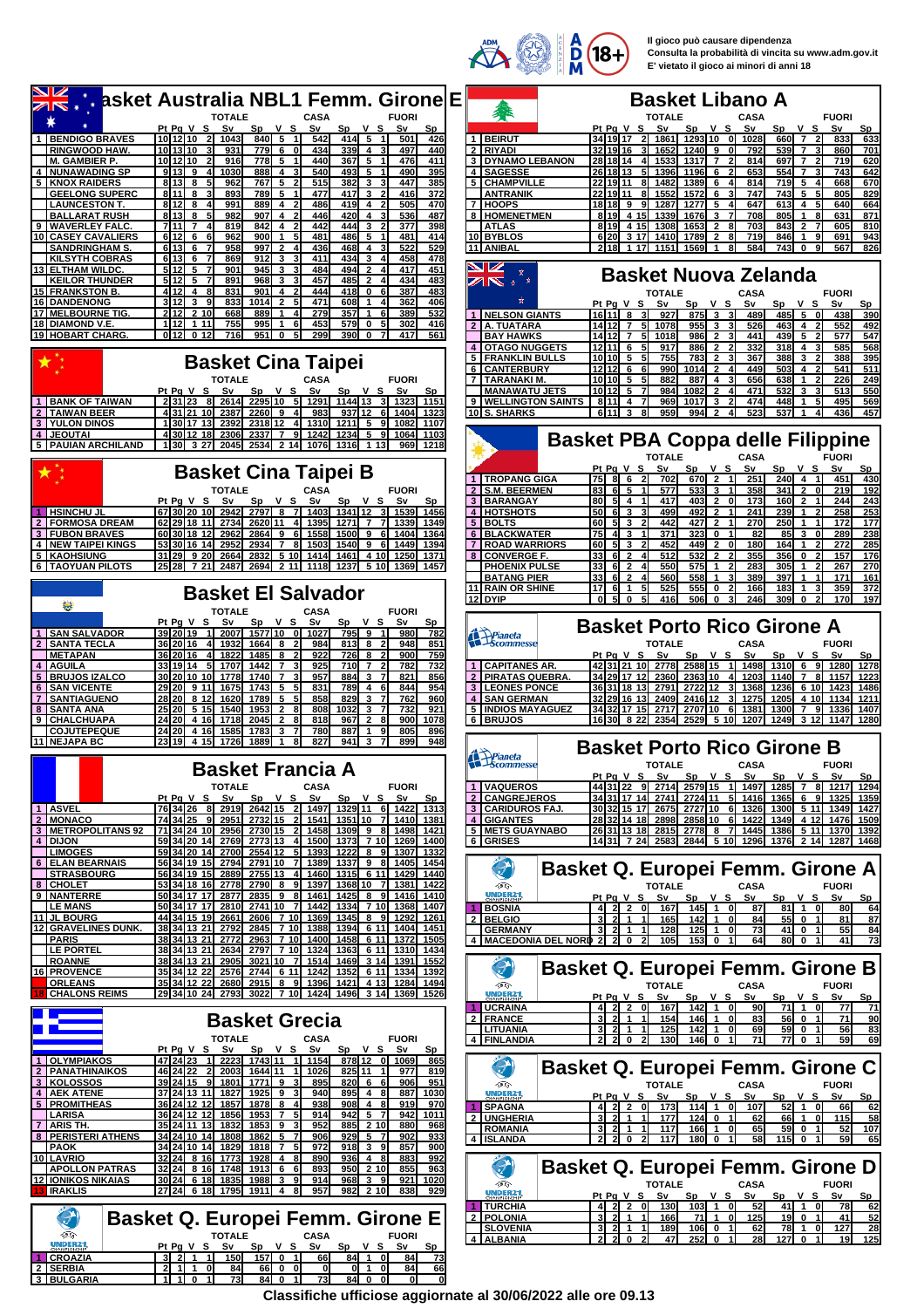

|                                                                                                                                                                                 | <b>Contract Contract Contract Contract Contract Contract Contract Contract Contract Contract Contract Contract Contract Contract Contract Contract Contract Contract Contract Contract Contract Contract Contract Contract Contr</b><br><b>THEFT</b> |
|---------------------------------------------------------------------------------------------------------------------------------------------------------------------------------|------------------------------------------------------------------------------------------------------------------------------------------------------------------------------------------------------------------------------------------------------|
| <b>Basket Q. Europei Femm. Girone F</b>                                                                                                                                         | ket Q. Mondiale, America 2022 Girone D<br>Pianeta<br>Scommesse                                                                                                                                                                                       |
| ĢG<br><b>FUORI</b><br><b>NDER2</b><br>PtPgVS<br>Sv<br>S٧<br>Sp V S<br>Sp V S<br>Sv                                                                                              | S٧<br>Sp<br>Pa                                                                                                                                                                                                                                       |
| $57$ 1<br>$2^{\degree}$<br>121<br>85<br><b>RUSSIA</b><br>162<br>$\overline{1}$<br>οI<br>77<br>64                                                                                | STATI UNITI<br>365<br>330                                                                                                                                                                                                                            |
| 48I<br>77<br><b>DANIMARCA</b><br>139<br>125<br>82<br>$\Omega$<br>57<br><b>MONTENEGRO</b><br>134<br>145<br>64<br>85<br>70<br>60<br>0<br>-1                                       | <b>MESSICO</b><br>335<br>336<br>3<br>3 PORTORICO<br>305<br>296                                                                                                                                                                                       |
| 152<br>82<br><b>AUSTRIA</b><br>108<br>60<br>70 I<br>$\mathbf 0$<br>48<br>0                                                                                                      | 284<br>4 CUBA<br>311                                                                                                                                                                                                                                 |
| <b>Basket Q. Europei Femm. Girone G</b><br>ÐG                                                                                                                                   | ket Q. Mondiale, Asia-Oceania Girone A<br>Pianeta<br>Scommess                                                                                                                                                                                        |
| <b>CASA</b><br><b>TOTALE</b><br><b>FUORI</b><br>Pt Pg V S<br>$V_S$<br>Sv<br>Sp<br>V S<br>Sv<br>S٧<br><u>Sp</u>                                                                  | <u>Sv</u><br>Pa<br>s                                                                                                                                                                                                                                 |
| ol<br>64<br>57 1<br><b>GRECIA</b><br>137<br>123<br>$\overline{1}$<br>73<br>66<br><b>PORTOGALLO</b><br>107<br>43<br>57<br>119<br>62<br>$\mathbf 0$<br>64                         | <b>NUOVA ZELANDA</b><br>284<br>0<br>169<br><b>FILIPPINE</b><br>151<br>152                                                                                                                                                                            |
| <b>ESTONIA</b><br>115<br>131<br>72<br>69<br>43<br>62<br>0<br>0<br>73 O<br>69<br><b>GRAN BRETAGNA</b><br>0<br>135<br>145<br>66                                                   | 170<br><b>INDIA</b><br>284<br>4 REP. COREA                                                                                                                                                                                                           |
|                                                                                                                                                                                 |                                                                                                                                                                                                                                                      |
| <b>Basket Q. Europei Femm. Girone H</b>                                                                                                                                         | ket Q. Mondiale, Asia-Oceania Girone B                                                                                                                                                                                                               |
| Dig<br>TOTALE<br>CASA<br><b>FUORI</b><br><b>NDER2</b>                                                                                                                           | Prianeta<br>Scommesse                                                                                                                                                                                                                                |
| Pt Pg V S<br>Sp V S<br>$Sp$ $V$ $S$<br>S٧<br>S٧<br>114<br>48<br><b>ITALIA</b><br>151<br>$\overline{1}$<br>82<br>66                                                              | s<br>S٧<br><b>AUSTRALIA</b><br>268<br>196                                                                                                                                                                                                            |
| 50<br>69<br><b>SLOVACCHIA</b><br>119<br>66<br>65<br>131<br>$\mathbf 0$<br><b>SVIZZERA</b><br>108<br>119<br>50<br>65<br>58<br>54                                                 | <b>GIAPPONE</b><br>276<br>336<br><b>CINA</b><br>185<br>136                                                                                                                                                                                           |
| <b>LUSSEMBURGO</b><br>102<br>140<br>54<br>58<br>48<br>82                                                                                                                        | 4 TAIPEI<br>203<br>264                                                                                                                                                                                                                               |
|                                                                                                                                                                                 |                                                                                                                                                                                                                                                      |
| <b>Basket Q. Europei Femm. Girone I</b><br>ĢG                                                                                                                                   | ket Q. Mondiale, Asia-Oceania Girone C<br>Prianeta                                                                                                                                                                                                   |
| CASA<br><b>FUORI</b><br>NDER21<br>Pt Pg V S<br>Sp<br>S٧<br>Sp<br>S٧<br>v s<br>v s                                                                                               |                                                                                                                                                                                                                                                      |
| 72<br>132<br><b>BIELORUSSIA</b><br>$\overline{2}$<br>149<br>$\mathbf{1}$<br>οI<br>83<br>$\mathbf{1}$<br>66<br>60<br>01<br>60 O<br><b>OLANDA</b><br>154<br>143<br>82<br>72<br>83 | 300<br><b>GIORDANIA</b><br>260<br>350<br>244<br><b>LIBANO</b><br>3                                                                                                                                                                                   |
| <b>REPUBBLICA CECA</b><br>130<br>120<br>60<br>66<br>70<br><u>54</u>                                                                                                             | 279<br><b>ARABIA SAUDITA</b><br>296                                                                                                                                                                                                                  |
| 82<br>114<br>152<br>54<br>70I<br><b>IRLANDA</b><br>$\mathbf{0}$<br>$\mathbf{0}$<br>$\mathbf 0$                                                                                  | 232<br><b>INDONESIA</b>                                                                                                                                                                                                                              |
| <b>Basket Q. Europei Femm. Girone J</b>                                                                                                                                         | ket Q. Mondiale, Asia-Oceania Girone D                                                                                                                                                                                                               |
| D<br><b>CASA</b><br>TOTAI F<br><b>FUORI</b>                                                                                                                                     | Pianeta<br>Scommesse                                                                                                                                                                                                                                 |
| Sv<br>Sp V S<br>S٧<br>Pt Pg V S<br>S٧<br><u>v s</u><br><b>Sp</b><br>0l<br>89<br>70 1 0<br><b>LETTONIA</b><br>151<br>126<br>$\overline{1}$<br>62<br>56                           | S٧<br>Sp<br><b>KAZAKISTAN</b><br>333<br>262<br>4<br>ΩI                                                                                                                                                                                               |
| <b>ISRAELE</b><br>62<br>62<br>$\mathbf 0$<br>$\mathbf 0$<br>56<br>$\mathbf 0$                                                                                                   | <b>IRAN</b><br>331<br>271                                                                                                                                                                                                                            |
| 89<br>1110<br>70<br>$\mathbf{0}$<br>ol o<br><b>70</b><br><b>SVEZIA</b><br>$\mathbf{0}$<br>89                                                                                    | <b>SIRIA</b><br>293<br>309<br><b>BAHRAIN</b><br>242<br>357                                                                                                                                                                                           |
| Basket Q. Mondiale, Africa Girone A                                                                                                                                             |                                                                                                                                                                                                                                                      |
| Prianeta                                                                                                                                                                        | <b>Basket Q. Mondiale, Europa Girone A</b>                                                                                                                                                                                                           |
| Pg<br>Sp<br>51<br>3<br>238<br><b>NIGERIA</b><br>2<br>218                                                                                                                        | v<br>s<br>S٧<br>Sp                                                                                                                                                                                                                                   |
| <b>MALI</b><br>210<br>196                                                                                                                                                       | <b>SERBIA</b><br>299<br>316                                                                                                                                                                                                                          |
| <b>UGANDA</b><br>212<br>245<br>3<br><b>CAPO VERDE</b><br>211<br>212                                                                                                             | <b>LETTONIA</b><br>316<br>303<br>3<br>3 BELGIO<br>284<br>260                                                                                                                                                                                         |
|                                                                                                                                                                                 | 4 SLOVACCHIA<br>257<br>311                                                                                                                                                                                                                           |
| Basket Q. Mondiale, Africa Girone B                                                                                                                                             | <b>Basket Q. Mondiale, Europa Girone B</b>                                                                                                                                                                                                           |
| Pianeta<br>S٧<br>Sp.                                                                                                                                                            |                                                                                                                                                                                                                                                      |
| 214<br><b>SOUTH SUDAN</b><br><u> 188</u>                                                                                                                                        |                                                                                                                                                                                                                                                      |
| <b>TUNISIA</b><br>5<br>184<br>174<br>176<br>174<br><b>CAMERUN</b><br>4                                                                                                          | 217<br><b>GRECIA</b><br>216<br>$\vert$ 1<br>2<br>222<br>215<br>$\overline{2}$<br><b>TURCHIA</b>                                                                                                                                                      |
| 152<br>190<br><b>RUAND</b>                                                                                                                                                      | <b>BIELORUSSIA</b><br>147<br>151<br>145<br><b>JURAN BRETAGNA</b><br>1531                                                                                                                                                                             |
| Basket Q. Mondiale, Africa Girone C                                                                                                                                             |                                                                                                                                                                                                                                                      |
| <b>Prianeta</b><br>Scommesse                                                                                                                                                    | Basket Q. Mondiale, Europa Girone ¢                                                                                                                                                                                                                  |
| 6<br><b>COSTA D'AVORIO</b><br>229<br>189<br>3<br>3<br>01                                                                                                                        | Sν<br>Pt<br><u>Sp</u><br>Рg<br>s                                                                                                                                                                                                                     |
| <b>ANGOLA</b><br>209<br>5<br>2<br>164                                                                                                                                           | <b>FINLANDIA</b><br>308<br>3<br>298                                                                                                                                                                                                                  |
| <b>GUINEA</b><br>204<br>226<br><b>CENTRAL AFRICAN REP</b><br>183<br>246                                                                                                         | <b>SLOVENIA</b><br>325<br>332<br><b>SVEZIA</b><br>329<br>325<br>61                                                                                                                                                                                   |
|                                                                                                                                                                                 | 4 CROAZIA<br>51<br>314<br>321                                                                                                                                                                                                                        |
| Basket Q. Mondiale, Africa Girone D<br>Prianeta<br>Scommesse                                                                                                                    | <b>Basket Q. Mondiale, Europa Girone D</b>                                                                                                                                                                                                           |
|                                                                                                                                                                                 |                                                                                                                                                                                                                                                      |
| 1 SENEGAL<br>232<br>51<br>2<br>174<br>177<br>5                                                                                                                                  | v<br>s<br>S٧<br>Sp<br>Ρt<br>Pq<br>293                                                                                                                                                                                                                |
| <b>EGITTO</b><br>224<br><b>RD CONGO</b><br>5<br>175<br>179                                                                                                                      | <b>GERMANY</b><br>285<br>1 <sup>1</sup><br><b>ISRAELE</b><br>295<br>285                                                                                                                                                                              |
| 271<br>4 KENYA<br>162                                                                                                                                                           | <b>ESTONIA</b><br>281<br>61<br>286<br>4   POLONIA<br>271<br>284                                                                                                                                                                                      |
| ket Q. Mondiale, America 2022 Gironer                                                                                                                                           |                                                                                                                                                                                                                                                      |
| Pianeta<br>Scommesse                                                                                                                                                            | Basket Q. Mondiale, Europa Girone E                                                                                                                                                                                                                  |
| s<br>S٧<br>Sp.<br>Pt<br>Pg<br>316<br><b>VENEZUELA</b><br>$\mathbf{0}$<br>215                                                                                                    |                                                                                                                                                                                                                                                      |
| <b>ARGENTINA</b><br>298<br>239<br>7                                                                                                                                             | <b>FRANCE</b><br>1<br>314<br>4<br>01<br><u> 233</u>                                                                                                                                                                                                  |
| <b>PANAMA</b><br>5<br>248<br>272<br><b>PARAGUAY</b><br>217<br>353                                                                                                               | <b>MONTENEGRO</b><br>$\overline{2}$<br>317<br>297<br>61<br>2<br>2<br><b>UNGHERIA</b><br>290<br>320                                                                                                                                                   |
|                                                                                                                                                                                 | <b>PORTOGALLO</b><br>256<br>327<br>$\sim$                                                                                                                                                                                                            |
| ket Q. Mondiale, America 2022 Girone<br><b>Prianeta</b><br>Scommesse                                                                                                            | Basket Q. Mondiale, Europa Girone F                                                                                                                                                                                                                  |
|                                                                                                                                                                                 |                                                                                                                                                                                                                                                      |
| 1 BRASILE<br>362<br>81<br>01<br>247<br>4                                                                                                                                        | Ρt<br>S٧<br><b>Sp</b><br>Pa                                                                                                                                                                                                                          |
| 2 URUGUAY<br>309<br>296<br>7<br>3<br>CILE<br>265<br><u>312</u>                                                                                                                  | LITUANIA<br>318<br>268<br>81<br>4<br>$\mathbf{0}$<br><b>BOSNIA</b><br>315<br>320                                                                                                                                                                     |
| 293<br>374<br><b>COLOMBIA</b>                                                                                                                                                   | <b>BULGARIA</b><br>$\mathbf{3}$<br>303<br>327<br><b>REPUBBLICA CECA</b><br>309<br>330                                                                                                                                                                |
| ket Q. Mondiale, America 2022 Gironer                                                                                                                                           |                                                                                                                                                                                                                                                      |
| Prianeta<br>Scommesse                                                                                                                                                           | <b>Basket Q. Mondiale, Europa Girone G</b>                                                                                                                                                                                                           |
|                                                                                                                                                                                 |                                                                                                                                                                                                                                                      |
| <b>CANADA</b><br>8<br>407<br>275<br>4<br>01                                                                                                                                     |                                                                                                                                                                                                                                                      |
| <b>REP. DOMINICANA</b><br>7<br>356<br>271                                                                                                                                       | v<br>s<br>S٧<br>Sp<br>Ρt<br>Pq<br><b>GEORGIA</b><br>319<br>307<br>$\mathbf{1}$                                                                                                                                                                       |
| <b>BAHAMAS</b><br>301<br>392<br><b>ISOLE VERGINI A</b><br>241<br>367<br>0                                                                                                       | <b>SPAIN</b><br>271<br>200<br>$\mathbf{2}$<br>з<br>0<br><b>UCRAINA</b><br>235<br>237<br>2<br>41                                                                                                                                                      |

**Classifiche ufficiose aggiornate al 30/06/2022 alle ore 09.13**